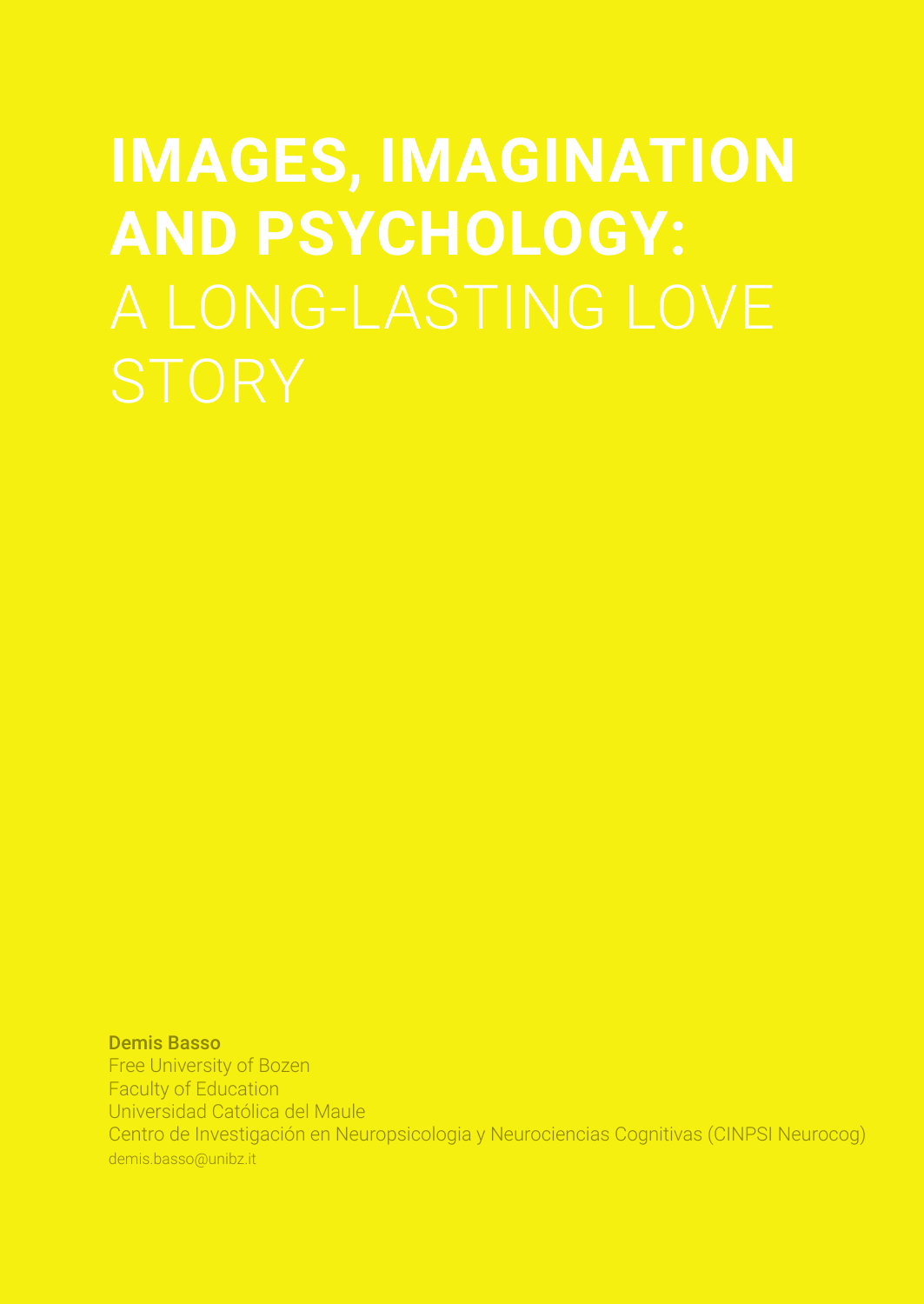# ESSAY 01/01

PSYCHOLOGY COGNITION IMG INTRODUCTION

The present editorial describes the role played by several research fields within the psychological area and suggests reasons why psychological researchers could submit their work to the IMG journal. The contribution of the psychological perspective on the study of images processing and imagination is out of doubt. Subfields like perception and imagery have a straightforward relevance, given that they study how these cognitive processes manage and elaborate external and internal visual stimulation. In addition, other psychological subfields are thought to play an important role because of their tight connection

with perception and imagery. Examples presented in this editorial are memory, language, psychology of thought, planning and cognitive ergonomics, although many other subfields could also show connections. In the final part, the relevance of the IMG journal for cognitive scientists is outlined. The propagation of results from the psychological point of view to design, architecture and education, and viceversa, could stimulate discussion and allow development of reliable ideas. Moreover, the creation of multidisciplinary research projects or groups could help to produce effective outcomes in the society.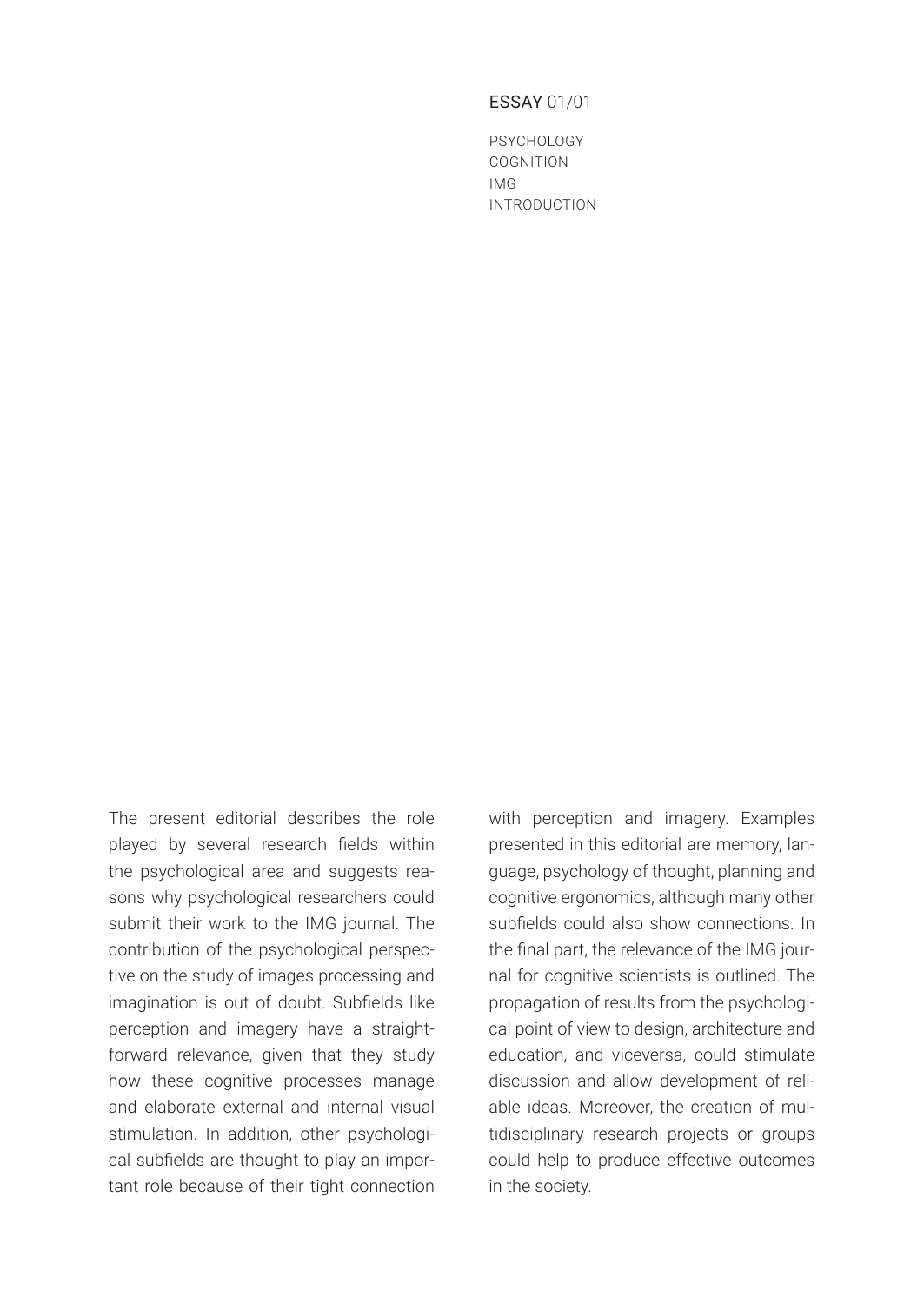When considering the contribution of the psychological fields to image processing, one suddenly thinks about perception and, to some extent, to imagery. Perception of objects, figures, faces, patterns, features (such as colors, distance, size) has been studied in the cognitive fields as one of the most prominent aspects, and cannot miss in every textbook about cognition. The connection between perception and images is obvious, as related to visual aspects of a stimulus: from the early phenomenological studies of the Gestalt, to the cognitive models by Marr (1980) and Biedermann (1987), the visual modality was the most investigated one. Nonetheless, recent studies have focused on other modalities, still relevant for the visual processing of an object: for example, "blind vision" (Cattaneo & Vecchi, 2011), supramodal processing areas (Ricciardi et al., 2011) and imagery (Ganis et al., 2000). While perception would require an object, imagery has been defined as a flow of thoughts involving senses to an extent that mimic the perception of a real object, but being still considered a product of the mind from the person. After periods of embargo from psychological investigation, its impact is now out of doubt: imagery is relevant for the elaboration of motor responses (Wolpert & Kawato, 1998), whose output is compared to the perceptual feedback and guides behavior. Moreover, it plays a key role in a wide range of psychiatric disorders including schizophrenia, anorexia, post-traumatic stress disorder, depression and obsessivecompulsive disorder (Pearson, et al., 2015). Likewise, some proposal for the treatments of clinical diseases (Holmes, et al., 2011) and for education of problematic children (Dowrick, 2012), mainly based on imagery, have been suggested. For these reasons, the IMG journal would expect a rich contribution from researchers in perception and imagery, which could improve and deepen the work in design and education.

Actually, both perception and imagery do not process stimuli as isolated modules, and require contribution of other mechanisms. Memory, in particular, is tightly connected to both. To the one hand, the visuo-spatial sketchpad of the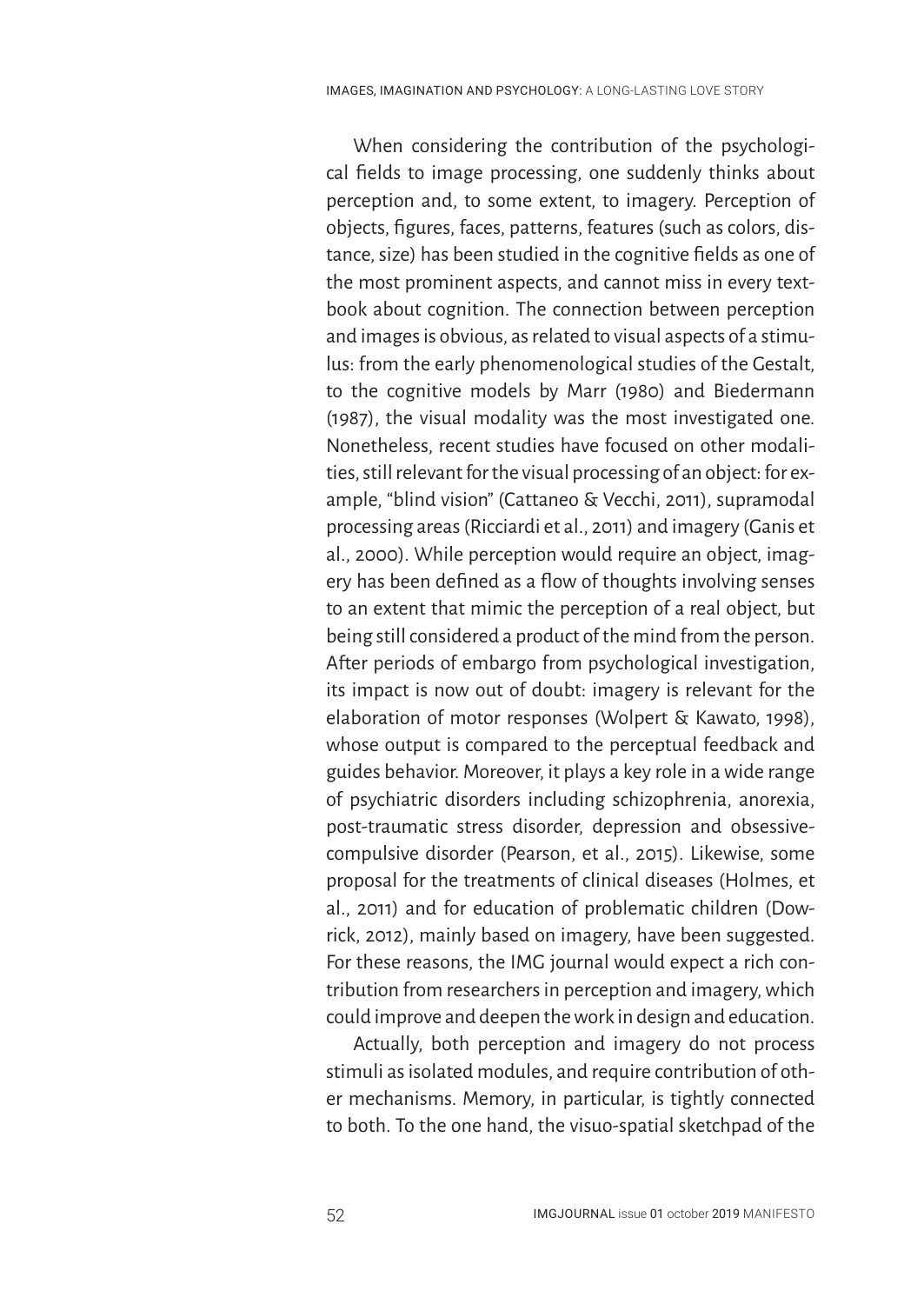working memory maintains active and manipulates a set of conscious visual images (for a deep discussion see Pearson, 2001). Its role consists in providing people with the possibility to further explore visual and/or spatial information, without interfering with the verbal system. Accordingly, imagery and imagination (the difference between these processes is described in Vecchi, 2019) can be processed autonomously with respect to the verbal material: for example, after seeing a painting, one can retain its details even though she cannot find the words to describe these details. To the other hand, past experience is populated of visual memories. More or less vivid excerpts of life are able to activate related emotions: namely, episodic long-term memory. Prototypical images or schematic diagrams may be helpful when dealing with problems to be solved or when a quick answer should be given: that is, creating associations and retrieving information from the semantic memory. The mechanisms of memory have been studied extensively, and the amount of data about effects and effective strategies is a valuable resource, in my opinion, for those having the goal of creating a campaign that people would remember for many years.

The relationship between images/imagination and language and psychology of thought is generally considered to be less congruous with respect to the previous fields but, analyzing some peculiar aspects, it is still relevant indeed. In both processes, they work as facilitator. Imagination helps the creation of original discourses by combining structures into smart utterances. As related to the psychology of thought, when a schema is not suitable to achieve the solution, a problem solving process need to start and imagination could help to combine other heuristics or to ideate new strategies to fulfil the task (Treffinger, 1995). As regards to the role of imagery in these two processes, among several examples I would like to highlight its relationship with planning. Imagery plays a fundamental role for planning, because it allows foreseeing both the course of action to be executed and its consequences, and provides a sense of reality to the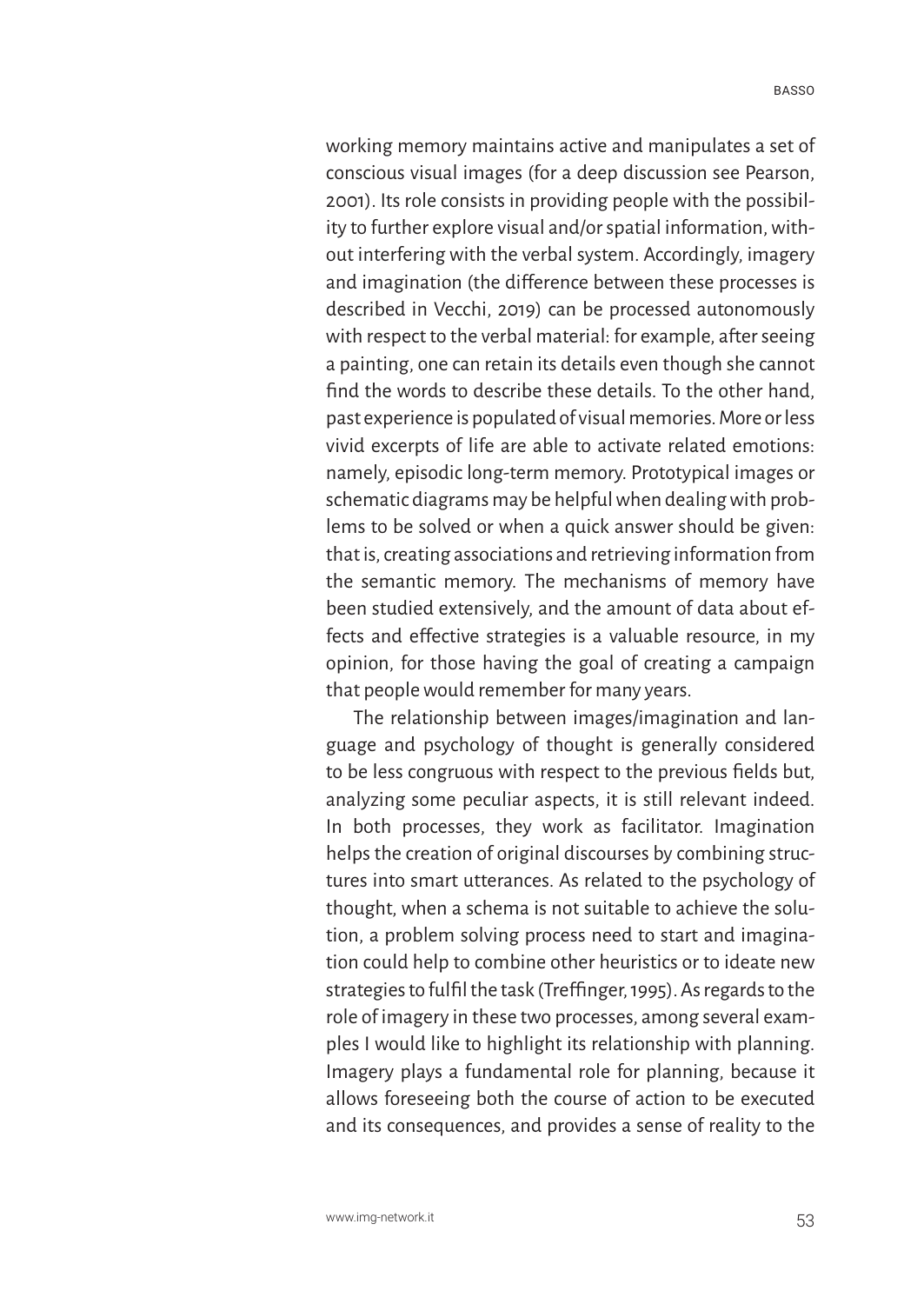plans. Therefore, imagery contributes to the creation of feasible predictions, fundamental both for language processing (Pickering & Garrod, 2013) and for problem-solving and decision making (Benoit, Gilbert & Burgess, 2011).

The last psychological field that I consider relevant mentioning is cognitive ergonomics. It investigates the relationship between human people and their work, by examining the interaction of cognitive processes with physical objects (Hartson, 2003). For example, it concerns controls and organization of displays (mapping); materials and their affordances; how colors, shapes and sounds may be properly used to increase efficiency of interfaces. Can one effortlessly identify what the icons of the buttons of a remote commander indicate? How could one evaluate whether children could use a didactical (video-)game and be enjoyed at the same time? Cognitive ergonomics (also known as human factors) merges the application of findings from the psychological studies with measurement and evaluation of human artifacts, originating a peculiar approach (Wilson, 2000). This aim is shared with the IMG journal, and this specialty evidently creates a bridge between psychology and the other disciplines collaborating to this editorial project.

The contribution of the areas described above to the discussion raised with IMG was an easy task to be fulfilled, because their impact is straightforward. The propagation of results from the psychological point of view to design, architecture and education could stimulate discussion and improve development of reliable ideas. Therefore, many readers of IMG would show interest in reading articles coming from the psychological perspective. Notwithstanding, why should a psychologist find interest in publishing a paper on IMG? From a raw perspective, if results will circulate in other fields, dissemination and citations of the papers would be improved. Thus, citation index would benefit and would count, in these times when these stressful indices are measured. More importantly, in my opinion, two other consequences are expected. On the one hand, psychological re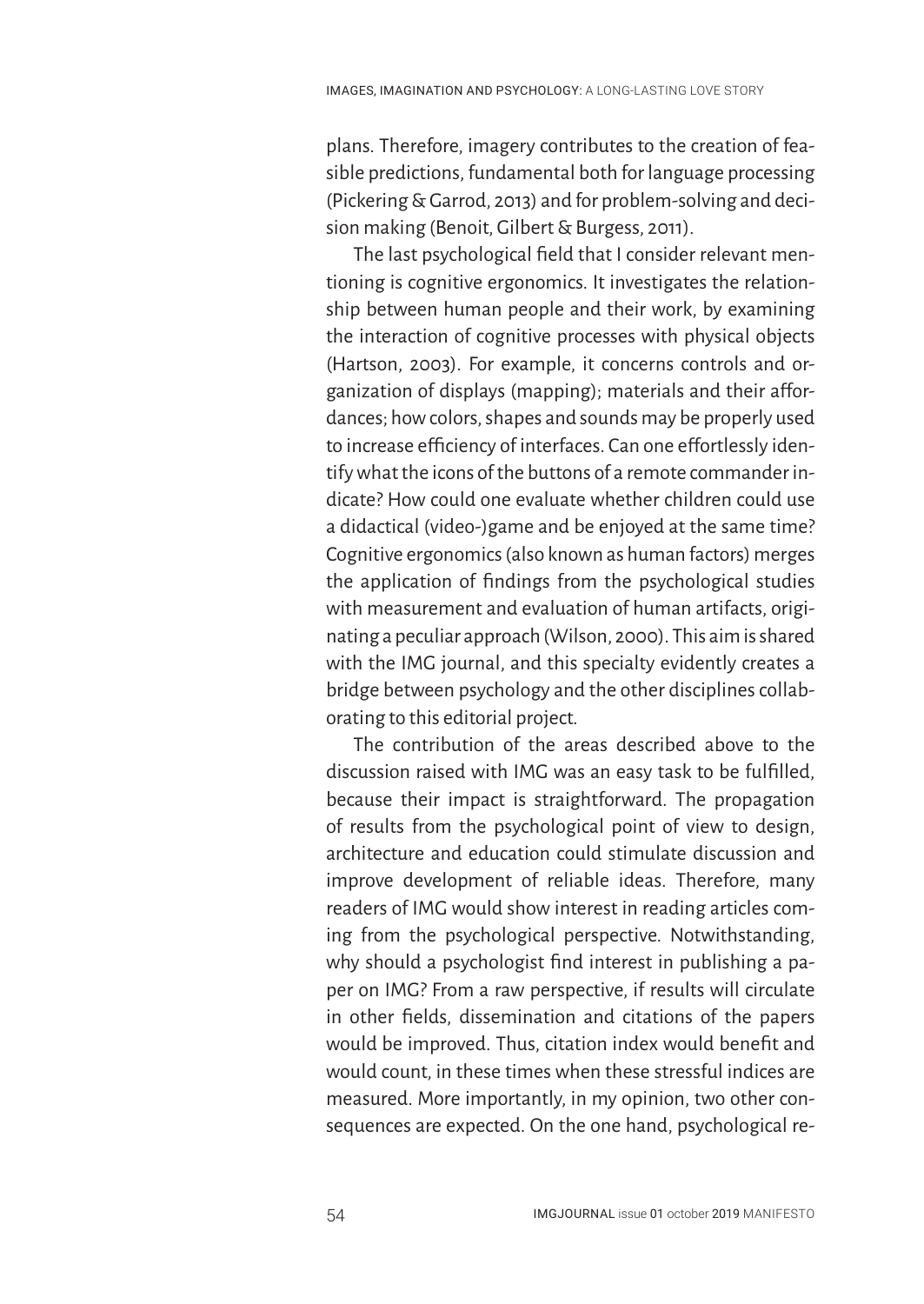search could borrow experience from other fields to develop original ideas on aspects that are not considered central, yet. This would guide psychological fields toward different interpretations of new and old data and, consequently, to the adjustment of theoretical models to include complementary perspectives. On the other hand, the creation of multidisciplinary research projects or groups, dealing with concrete tasks, could produce effective outcomes in the society. For these reasons, I warmly invite psychological scientists to submit their work to IMG, which is expected to become a reference point on the boundary between research disciplines.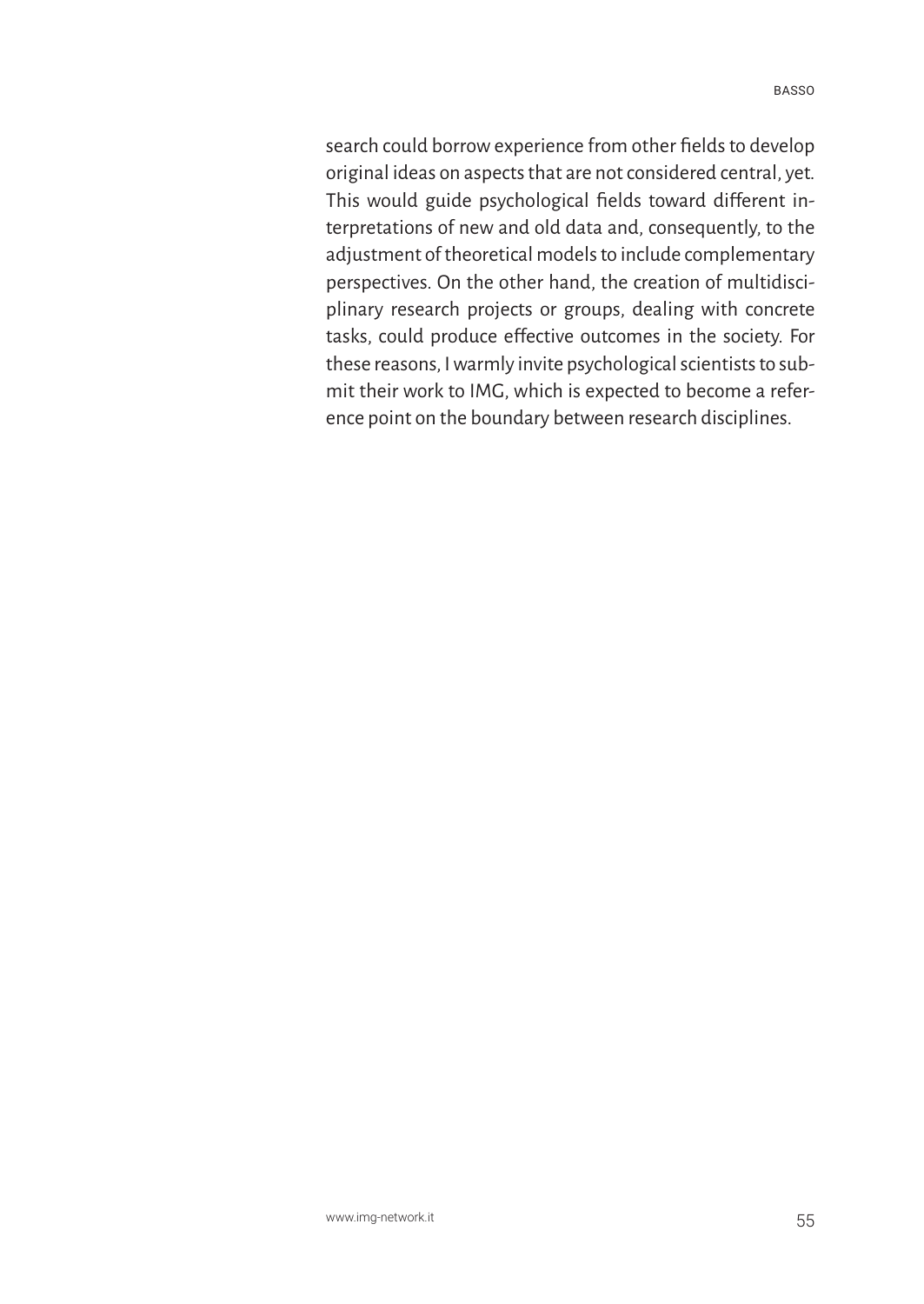# **REFERENCES**

- Benoit, R. G., Gilbert, S. J., & Burgess, P. W. (2011). A neural mechanism mediating the impact of episodic prospection on farsighted decisions. *Journal of Neuroscience*, 31(18), 6771-6779.
- Biederman, I. (1987). Recognition-by-components: a theory of human image understanding. *Psychological review*, 94(2), 115-217.
- Cattaneo, Z., & Vecchi, A. (2011). *Blind vision: the neuroscience of visual impairment*. Boston, MA: MIT Press.
- Dowrick, P. W. (2012). Self model theory: Learning from the future. *Wiley Interdisciplinary Reviews: Cognitive Science*, 3(2), 215-230.
- Ganis, G., Keenan, J. P., Kosslyn, S. M., & Pascual-Leone, A. (2000). Transcranial magnetic stimulation of primary motor cortex affects mental rotation. *Cerebral Cortex*, 10(2), 175-180.
- Hartson, R. (2003). Cognitive, physical, sensory, and functional affordances in interaction design. *Behaviour & Information Technology*, 22(5), 315-338.
- Holmes, E. A., Deeprose, C., Fairburn, C. G., Wallace-Hadrill, S. M., Bonsall, M. B., Geddes, J. R., & Goodwin, G. M. (2011). Mood stability versus mood instability in bipolar disorder: A possible role for emotional mental imagery. *Behaviour research and therapy*, 49(10), 707-713.
- Marr, D. (1980). Visual information processing: The structure and creation of visual representations. *Philosophical Transactions of the Royal Society of London. B, Biological Sciences*, 290(1038), 199-218.
- Pearson, D. G. (2001). Imagery and the visuo-spatial sketchpad. In J. Andrade (Ed.), *Working memory in perspective* (pp. 53-79). London, UK: Psychology Press.
- Pearson, J., Naselaris, T., Holmes, E. A., & Kosslyn, S. M. (2015). Mental imagery: functional mechanisms and clinical applications. *Trends in cognitive sciences*, 19(10), 590-602.
- Pickering, M. J., & Garrod, S. (2013). An integrated theory of language production and comprehension. *Behavioral and Brain Sciences*, 36(4), 329- 347.
- Ricciardi, E., Basso, D., Sani, L., Bonino, D., Vecchi, T., Pietrini, P., & Miniussi, C. (2011). Functional inhibition of the human middle temporal cortex affects non-visual motion perception: a repetitive transcranial magnetic stimulation study during tactile speed discrimination. *Experimental Biology and Medicine*, 236(2), 138-144.
- Treffinger, D. J. (1995). Creative problem solving: Overview and educational implications. *Educational Psychology Review*, 7(3), 301-312.
- Vecchi, T. (2019). Imagery and imagination in psychological science. *img journal*,1(1), 312-317.
- Wilson, J. R. (2000). Fundamentals of ergonomics in theory and practice. *Applied ergonomics*, 31(6), 557-567.
- Wolpert, D. M., & Kawato, M. (1998). Multiple paired forward and inverse models for motor control. *Neural networks*, 11(7-8), 1317-1329.